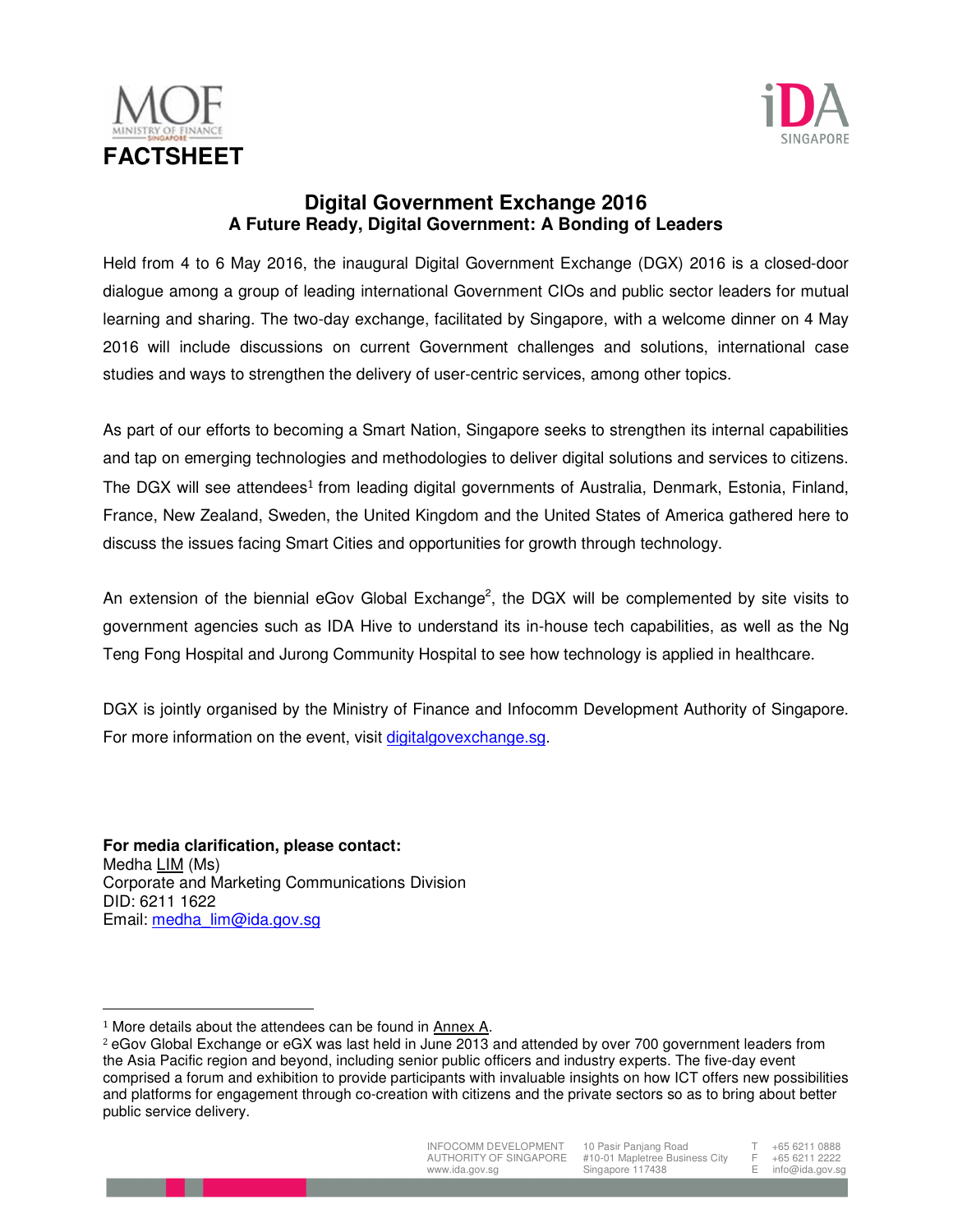



## Annex A: Profiles of foreign delegates



**Paul Shetler** *CEO, Digital Transformation Office, Australia*

Paul Shetler is a technologist and entrepreneur with over two decades' experience working on large scale IT and organisational change projects, spanning the public and private sectors.

While working at the UK's Government Digital Service, he helped develop a suite of practical lessons from its work to transform 25 exemplar services. Before that, he was Chief Digital Officer at the UK Ministry of Justice, where he helped deliver four of those 25 exemplar services.

Paul was appointed Chief Executive Officer of Australia's Digital Transformation Office in July 2015.



**Lars Frelle-Petersen**  *Director General at the Danish Agency for Digitisation (Ministry of Finance), Denmark*

Lars Frelle-Petersen is the Director General at the Danish Agency for Digitisation (Ministry of Finance). The Agency for Digitisation was established in 2011 to speed up the digitisation processes required to modernise the Danish welfare society. The Agency is responsible for the Danish eGovernment strategy and responsible for the implementation of the government's digital ambitions in the public sector.

For the past 12 years, Lars has worked in the field of public sector digitisation; he has been responsible for a number of large scale initiatives with regard to digitisation and public sector efficiency.

+65 6211 0888  $F + 65 6211 2222$ <br> $F \t{info@ids goyg}$ info@ida.gov.so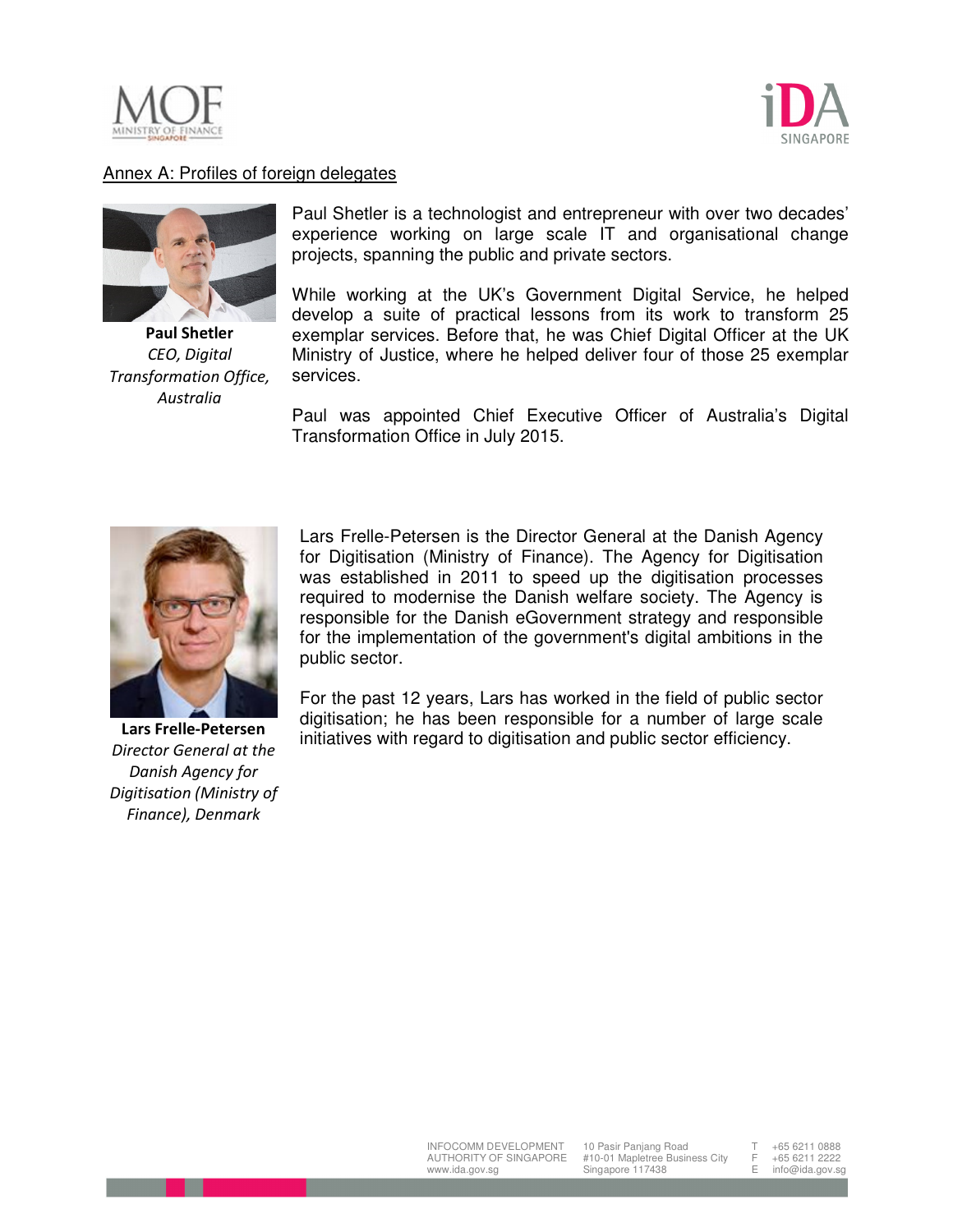





**Siim Sikkut**  *Digital Policy Adviser Government Office of Estonia*

Siim Sikkut serves as Digital Policy Adviser in Government Office of Estonia. His role is to coordinate digital policy planning and execution across the government, advise the Prime Minister on digital matters and oversee strategic initiatives in e-governance. Siim is one of the founders of Estonia's groundbreaking e-Residency programme.

Previously, he worked as an economic policy and public governance expert in Estonian Development Fund, a public venture capital fund and foresight think-tank. His experience also includes governmental strategic planning and public financial management in the Estonian Ministry of Finance.



**Anna-Maija Karjalainen** *Director-General Public Sector ICT Ministry of Finance, Finland*

Anna-Maija Karjalainen has served as the Director General of Ministry of Finance since March 2014. Her office is responsible for public administration information management, the overall development electronic services and information resources, as well as the central government information management and coordination of joint development projects.

Previously, she worked as the branch director of the State Treasury and the State IT Service Centre Director from 2009 to 2014. She has over twenty years of experience in various management positions in the public and private sectors.

+65 6211 0888  $F + 65 6211 2222$ <br> $F \t{info@ids goyg}$ info@ida.gov.so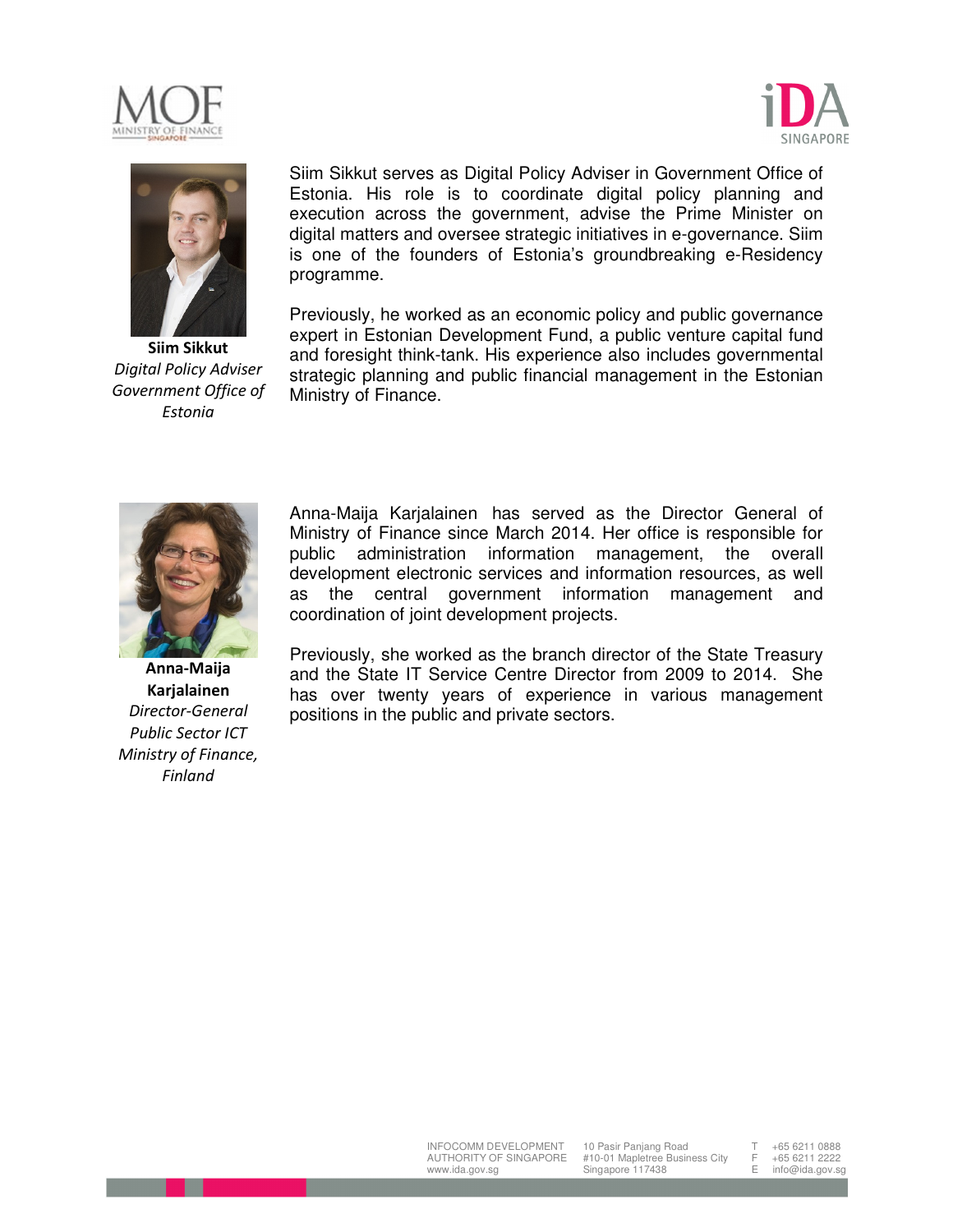





**Claire-Marie Foulquier-Gazagnes** *Head, Innovation Etalab France*



**Colin MacDonald**  *Government Chief Information Officer/Chief Executive Department of Internal Affairs, New Zealand*

Claire-Marie Foulquier-Gazagnes is in charge of Innovation and International Affairs at Etalab, the French Prime Minister's taskforce for Open Data.

Etalab coordinates the national Open Data and Open Government policies. It operates the platform data.gouv.fr, and animates the ecosystem to stimulate data reuse. Etalab also leverages data sciences and analytics to improve public policies and disseminate the culture of data within government.

Colin MacDonald is Chief Executive of New Zealand's Department of Internal Affairs, Secretary for Internal Affairs, Secretary for Local Government, and the Government Chief Information Officer (GCIO).

In his GCIO role, Colin is the ICT Functional Leader for government and works collaboratively across the state sector to transform government ICT to support radically transformed public services.

Colin is also responsible for the success of the Government's Better Public Services Result 10 initiative, which strives to improve citizens' digital interaction with government.



**Tim Occleshaw**  *Government CTO, Deputy CE, Department of Internal Affairs, New Zealand*

Tim Occleshaw is Deputy Chief Executive, Service and System Transformation and Government Chief Technology Officer. He plays a critical role in managing a wide-ranging transformation in how citizens experience government services online – and how this transformation can be applied across the Department.

In the all-of-government area, his responsibilities include ICT strategy and planning, ICT system-wide assurance and commercial strategy and delivery. He also leads the New Zealand Department of Internal Affairs' ICT strategy, planning and delivery.

+65 6211 0888  $F + 65 6211 2222$ <br> $F \t{info@ids ~20}$ info@ida.gov.so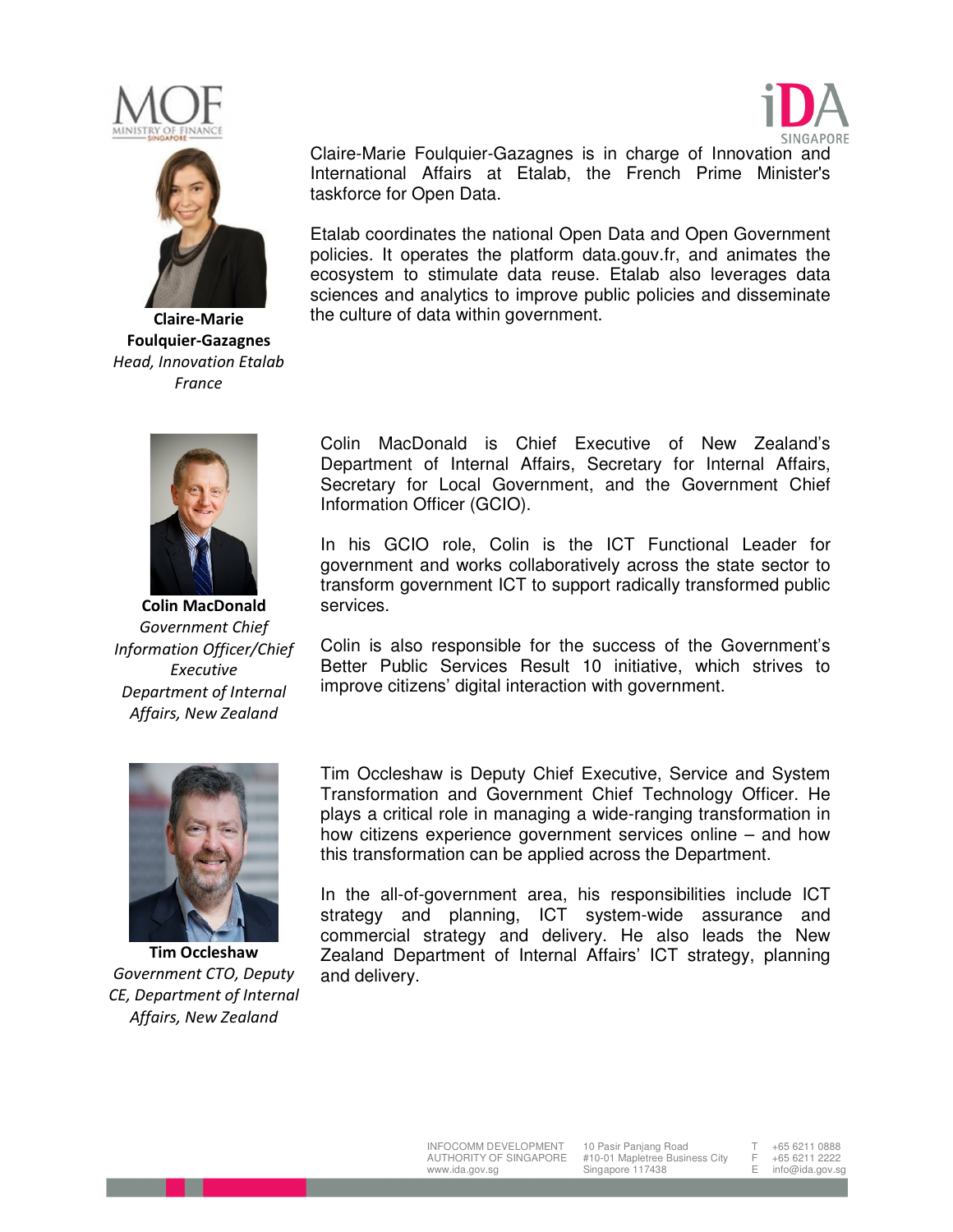





**Annika Branstrom***, Director-General Swedish Companies Registration Office (Bolagsverket), Sweden*

Since April 2008, Annika Branstrom has been the Director General at the Companies Registration Office in Sweden. Annika has been supporting and participating in the development of different digital services and standardisation, both nationally and internationally.

Between 2002 and 2009, Annika Bränström was a board member of the European Business Register (EBR EEIG). She has also worked within the European Commerce Registers Forum (ECRF) with different assignments, especially with benchmarking. She has been the Chairman of ECRF since 2014.



**Christina Henryson**  *Deputy Director-General, Head of Division Ministry of Enterprise and Innovation, Sweden* 

**Liam Maxwell** *Chief Technology Officer, HM Government, UK*

Christina Henryson is the Director at the Division for ICT policy at the Swedish Ministry of Enterprise, Energy and Communication. Christina is responsible for the Swedish Digital agenda and the egovernment and Broadband strategies. Christina has a long experience of IT and telecom, and has been active both in the private and the public sector.

Liam Maxwell is the Chief Technology Officer for Her Majesty's Government. His team within the Government Digital Service (GDS) is responsible for making sure the government has the right technology and capability to deliver great digital services.

Liam leads the spend control process for technology, part of the Cabinet Office's Efficiency and Reform Group programme which works with government departments and has helped to saved £18.6bn in 2014/15.

+65 6211 0888

 $F + 65 6211 2222$ <br> $F \t{info@ids goyg}$ info@ida.gov.so